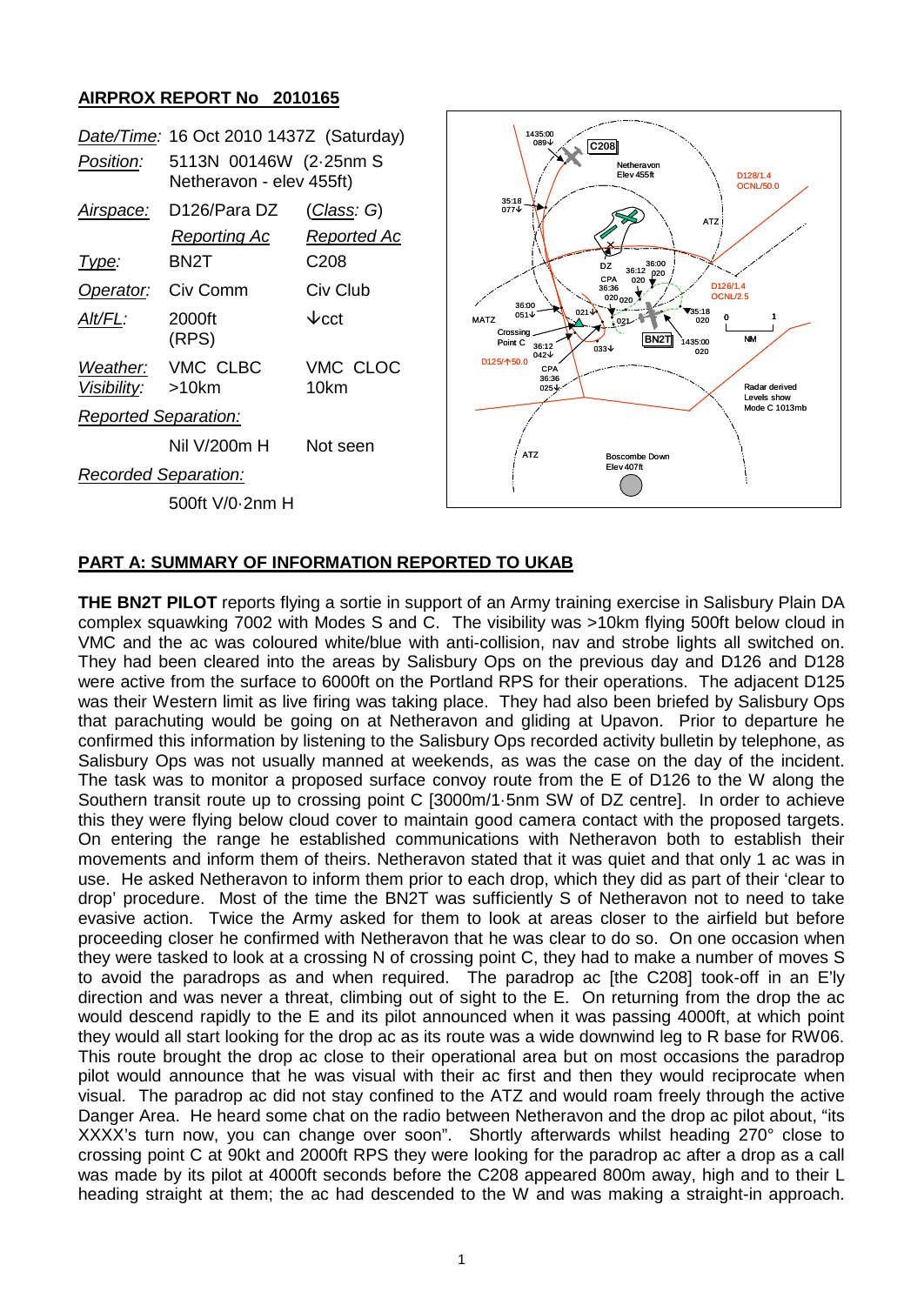He immediately turned L to avoid it; the C208 then passed to their R by 200m as it descended through their level. He asked the C208 pilot if he was visual with his ac at the time and its pilot replied, "who are you?" He stated his c/s and informed the C208 pilot that he had just missed his BN2T. The C208 pilot then said that the BN2T should not have been there as it was an active Danger Area. He informed the C208 pilot that it was active for his ac working with the Army and that he had been in contact with Netheravon and the drop ac all morning. The C208 pilot apologised and landed thereafter. They finished their tasking about 10min later and departed for their final destination. He assessed the risk as low.

**THE C208 PILOT** reports flying for parachuting duties during the afternoon on the day of the incident and in communication with DZ Control on 128·3MHZ, squawking 0033 with Mode C. The visibility was 10km in VMC and the ac was coloured white/blue/red with nav and strobe lights switched on. Before commencing his duty he went to the Drop Zone (DZ) control bus as normal and spoke with the DZ controllers but they did not mention that there was or would be any other traffic operating in the vicinity of the DZ to affect. He took over from the morning pilot who briefed him on the run-in to use and suggested RW in use. He listened to the ATIS where he heard that there may be activity in D126 during his shift and was aware that there may be traffic S and W of the DZ up to 6000ft. With this in mind the final part of his descent at 150kt was on the delineation line between D126 and D128, making his base leg turn N up the Pewsey Valley along the boundary of D125 for a R turn onto RW06. He was unsure how many sorties he had completed on the day before the BN2T pilot spoke to him on the radio but on timings it must have been either his first or second sortie. At the time he was positioned RH downwind, he thought, and was asked whether he had seen the BN2T to which he replied he hadn't. There was also a short conversation where he mentioned his surprise that the BN2T was operating so close to the Netheravon DZ and thereafter he agreed to give position reports to keep adequate separation on future sorties during the rest of the day. He had not seen the BN2T and its pilot did not seem concerned at the time so he was surprised to hear the next day that an Airprox had been filed. Also, he learned that there had been an agreement for the BN2T flight to operate in conjunction with the parachute operation which was agreed on the previous evening but which he was not privy to.

UKAB Note (1): The MIL AIP at AD 2-EGDN-1-6 Para 2.17 promulgates Netheravon ATZ as a circle 2nm radius centred on N511449·66 W0014515·33 from SFC to 2000ft aal; elevation 455ft. The aerodrome is active 0800-1700 Mon-Fri, other times available to meet operational requirements. AFIS or A/G service is available to meet operational requirements. Intensive parachuting takes place seven days a week during daylight hours. RW06/24 is an unlicensed grass strip on the western side which may be used by parachuting and Netheravon Flying Club ac only when there is no FISO service and is entirely at pilot's discretion.

UKAB Note (2): The UK AIP at ENR 5-5-3-3 promulgates Netheravon as a Free-fall Drop Zone circle 1·5nm radius centred on 5111423N 0014615W from FL150 active normally during daylight hours. Activity notified on the day to Salisbury Operations or alternatively on 128·3MHz.

UKAB Note (3): The DZ is approximately 1200m SSW of the Netheravon ARP. The unlicensed RW06/24 is 300m N of the DZ Reference Point.

UKAB Note (4): The SPTA Airspace Allocation for the weekend 16/17th October promulgates the BN2T activity in SPTA areas 17/18/19 between 1230-1530; no operating height was shown. Areas 17/19 are within D126 either side of a N/S dividing line through the Netheravon E airfield boundary. D125 was active with live firing 0830-0030; D126 and D128 were not firing. Netheravon JSPC/APA was promulgated active during daylight hours. The Airspace Allocation sheet and an Information and NOTAM sheet for SPTA and Netheravon is created by Netheravon Stanops on the Friday at 1200Z prior to the weekend activity and is faxed to various units including the JSPC/APA. These 2 sheets are also attached to the OPS room window for viewing by airfield users.

UKAB Note (5): Boscombe Down was active 0730-1500Z. The Boscombe METAR was 1450Z AUTO 02015KT 9999 FEW029 13/06 Q1021=